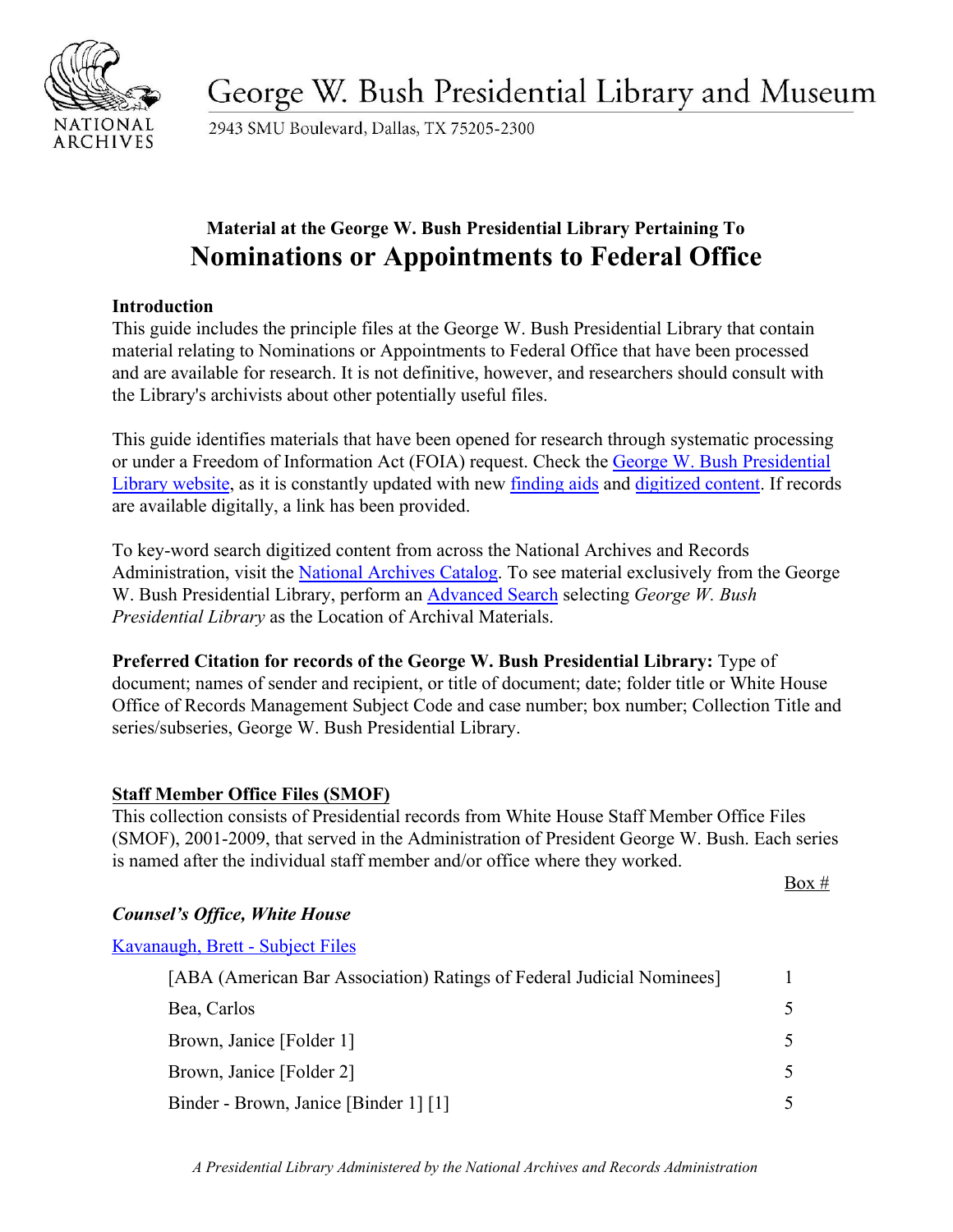| Binder - Brown, Janice [Binder 1] [2]                                 | 5  |
|-----------------------------------------------------------------------|----|
| Binder - Brown, Janice [Binder 2] [1]                                 | 6  |
| Binder - Brown, Janice [Binder 2] [2]                                 | 6  |
| Binder - Brown, Janice [Binder 2] [3]                                 | 6  |
| Binder - Brown, Janice [Binder 2] [4]                                 | 6  |
| Binder - Brown, Janice 06/01/2001 - 05/31/2002 [1]                    | 6  |
| Binder - Brown, Janice 06/01/2001 - 05/31/2002 [2]                    | 6  |
| Binder - [Brown, Janice and Daniel M. Kolkey, LexisNexis Reports] [1] | 6  |
| Binder - [Brown, Janice and Daniel M. Kolkey, LexisNexis Reports] [2] | 6  |
| Binder - [Brown, Janice and Daniel M. Kolkey, LexisNexis Reports] [3] | 7  |
| Binder - [Brown, Janice and Daniel M. Kolkey, LexisNexis Reports] [4] | 7  |
| Binder - [Brown, Janice Cases] [Binder 1] [1]                         | 7  |
| Binder - [Brown, Janice Cases] [Binder 1] [2]                         | 7  |
| Binder - [Brown, Janice Cases] [Binder 2] [1]                         | 7  |
| Binder - [Brown, Janice Cases] [Binder 2] [2]                         | 7  |
| Binder - [Brown, Janice Cases] [Binder 2] [3]                         | 7  |
| Binder - [Brown, Janice Cases] [Binder 2] [4]                         | 7  |
| Binder - [Brown, Janice LexisNexis Reports] [Binder 1] [1]            | 8  |
| Binder - [Brown, Janice LexisNexis Reports] [Binder 1] [2]            | 8  |
| Binder - [Brown, Janice LexisNexis Reports] [Binder 1] [3]            | 8  |
| Binder - [Brown, Janice LexisNexis Reports] [Binder 1] [4]            | 8  |
| Binder - [Brown, Janice LexisNexis Reports] [Binder 2] [1]            | 8  |
| Binder - [Brown, Janice LexisNexis Reports] [Binder 2] [2]            | 8  |
| Binder - [Brown, Janice LexisNexis Reports] [Binder 2] [3]            | 8  |
| Binder - [Brown, Janice LexisNexis Reports] [Binder 2] [4]            | 9  |
| Binder - [Brown, Janice LexisNexis Reports] [Binder 3] [1]            | 9  |
| Binder - [Brown, Janice LexisNexis Reports] [Binder 3] [2]            | 9  |
| Binder - [Brown, Janice LexisNexis Reports] [Binder 3] [3]            | 9  |
| Binder - [Brown, Janice LexisNexis Reports] [Binder 3] [4]            | 9  |
| Binder - [Brown, Janice LexisNexis Reports] [Binder 3] [5]            | 9  |
| Binder - [Brown, Janice LexisNexis Reports] [Binder 4] [1]            | 9  |
| Binder - [Brown, Janice LexisNexis Reports] [Binder 4] [2]            | 10 |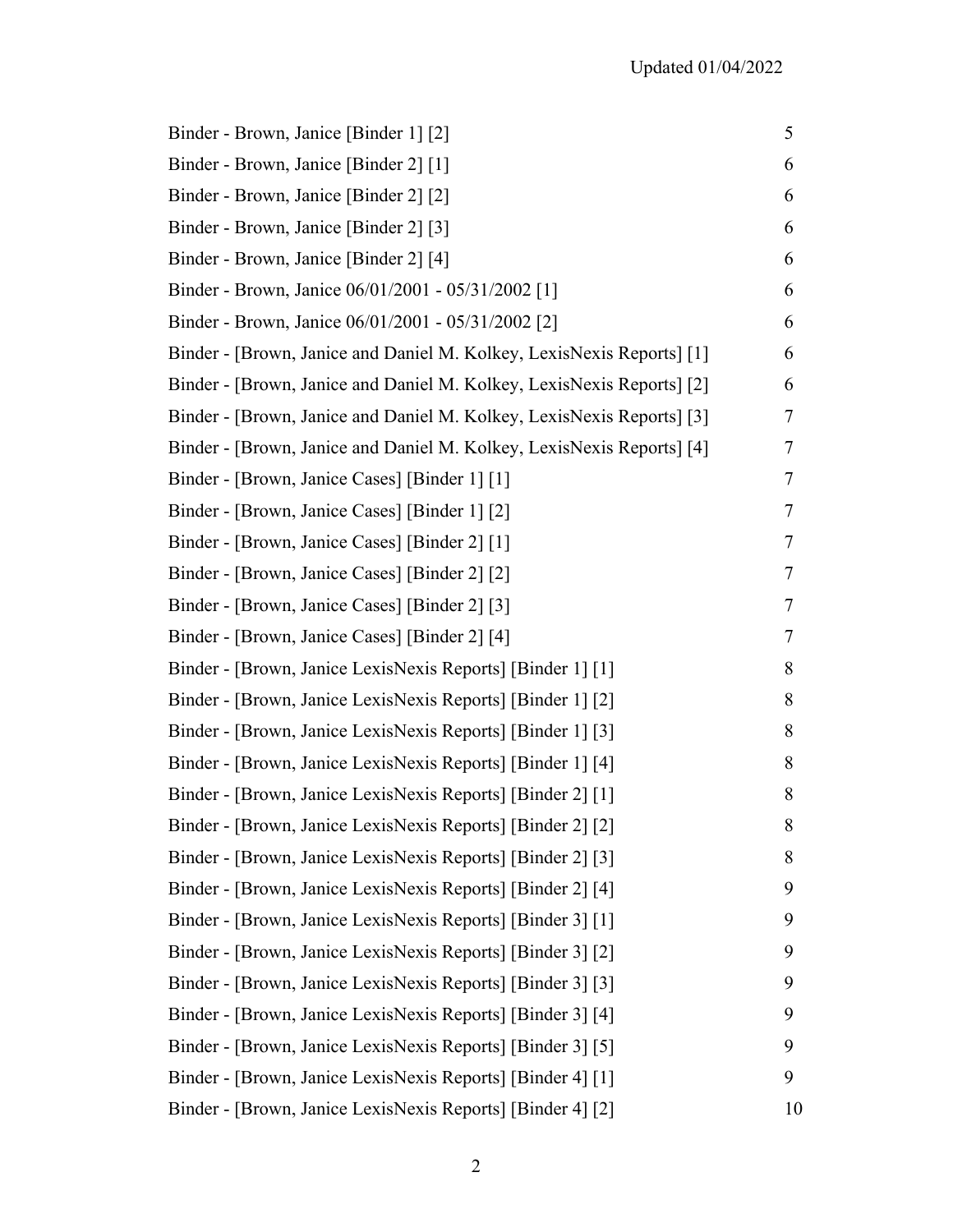| Binder - [Brown, Janice LexisNexis Reports] [Binder 4] [3]                                      | 10 |
|-------------------------------------------------------------------------------------------------|----|
| Binder - [Brown, Janice LexisNexis Reports] [Binder 4] [4]                                      | 10 |
| Binder - [Brown, Janice LexisNexis Reports] [Binder 5] [1]                                      | 10 |
| Binder - [Brown, Janice LexisNexis Reports] [Binder 5] [2]                                      | 10 |
| Binder - [Brown, Janice LexisNexis Reports] [Binder 5] [3]                                      | 10 |
| Binder - [Brown, Janice LexisNexis Reports] [Binder 5] [4]                                      | 10 |
| Binder - [Brown, Janice LexisNexis Reports] [Binder 6] [1]                                      | 11 |
| Binder - [Brown, Janice LexisNexis Reports] [Binder 6] [2]                                      | 11 |
| Binder - [Brown, Janice LexisNexis Reports] [Binder 6] [3]                                      | 11 |
| Binder - [Brown, Janice LexisNexis Reports] [Binder 6] [4]                                      | 11 |
| Binder - Brown, Janice Opinions, 06/01/2001 - 05/31/2002 [1]                                    | 11 |
| Binder - Brown, Janice Opinions, 06/01/2001 - 05/31/2002 [2]                                    | 11 |
| Binder - Brown, Janice Opinions, 06/01/2001 - 05/31/2002 [3]                                    | 11 |
| Binder - Brown, Janice Opinions, 06/01/2001 - 05/31/2002 [4]                                    | 11 |
| CA 6 (Sixth Circuit Court of Appeals) Michigan                                                  | 12 |
| Circuit Courts - Population and Seats                                                           | 12 |
| Binder - Court of Appeals Nominees of President George W. Bush (as of 01/29/2003)<br>[Binder 1] | 17 |
| Binder - Court of Appeals Nominees of President George W. Bush (as of 01/29/2003)<br>[Binder 2] | 17 |
| Binder - Court of Appeals Nominees of President George W. Bush (as of 01/29/2003)<br>[Binder 3] | 17 |
| Binder - Deborah L. Cook, Nominee to the US Court of Appeals for the 6th Circuit [1]            |    |
| Binder - Deborah L. Cook, Nominee to the US Court of Appeals for the 6th Circuit [2]            | 18 |
| Binder - Deborah L. Cook, Nominee to the US Court of Appeals for the 6th Circuit [3]            | 18 |
| Binder - Deborah L. Cook, Nominee to the US Court of Appeals for the 6th Circuit [4]            | 18 |
| Binder - District Court Committee [1]                                                           | 18 |
| Binder - District Court Committee [2]                                                           | 19 |
| Binder - District Court Committee [3]                                                           | 19 |
| District Judges - Oklahoma                                                                      | 19 |
|                                                                                                 |    |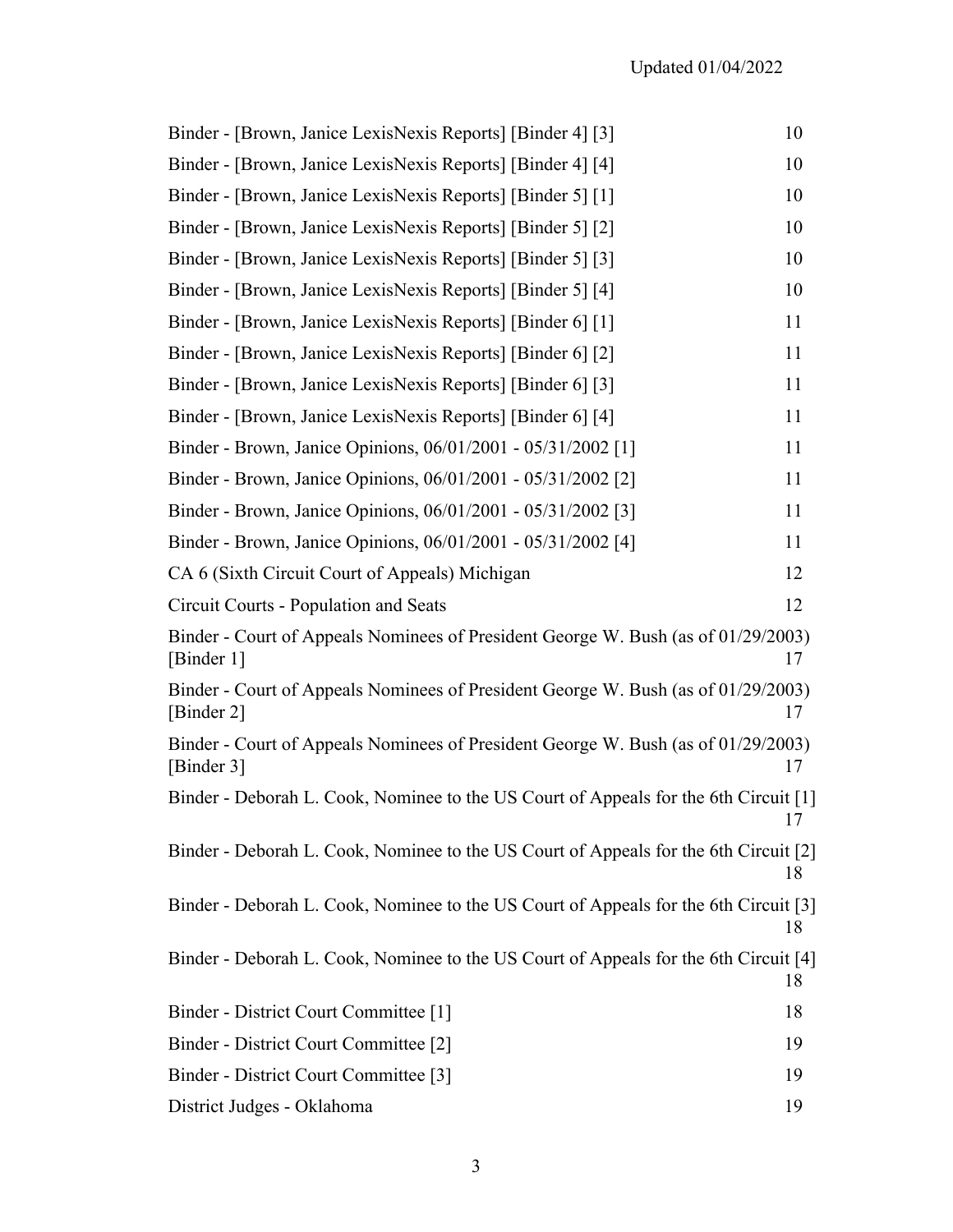| District of Maryland - 2003 Seat                                              | 19 |
|-------------------------------------------------------------------------------|----|
| Estrada, Miguel                                                               | 22 |
| Binder - Estrada, Miguel [Binder 1] [1]                                       | 22 |
| Binder - Estrada, Miguel [Binder 1] [2]                                       | 22 |
| Binder - Estrada, Miguel [Binder 1] [3]                                       | 22 |
| Binder - Estrada, Miguel [Binder 2] [1]                                       | 23 |
| Binder - Estrada, Miguel [Binder 2] [2]                                       | 23 |
| Binder - Estrada, Miguel [Binder 2] [3]                                       | 23 |
| Estrada, Miguel - DOJ Records Issue                                           | 23 |
| Estrada, Miguel - Ronald A. Klain                                             | 23 |
| [Estrada, Miguel Documents from Mark Pryor]                                   | 23 |
| [Estrada, Miguel Hearing Panels] [1]                                          | 23 |
| [Estrada, Miguel Hearing Panels] [2]                                          | 23 |
| Estrada, Miguel/Janice Brown Memos                                            | 23 |
| [Estrada, Miguel - Nomination U.S. Court of Appeals for the D.C. Circuit] [1] | 23 |
| [Estrada, Miguel - Nomination U.S. Court of Appeals for the D.C. Circuit] [2] | 23 |
| [Estrada, Miguel - Nomination U.S. Court of Appeals for the D.C. Circuit] [3] | 23 |
| <b>General Judge Letters</b>                                                  | 27 |
| Binder - Grassroots Campaign for Judicial Nominations [1]                     | 27 |
| Binder - Grassroots Campaign for Judicial Nominations [2]                     | 27 |
| <b>High Court</b>                                                             | 29 |
| Holmes, Leon                                                                  | 29 |
| Horn, Marian                                                                  | 29 |
| Judges                                                                        | 29 |
| Judges - ABA (American Bar Association) Ongoing Issues - Cassell              | 29 |
| Judges - Allen, Claude [Folder 1]                                             | 29 |
| Judges - [Allen, Claude] [Folder 2]                                           | 30 |
| Judges - [Bates, John D.]                                                     | 30 |
| Judges - [Baylson, Michael M.]                                                | 30 |
| Judges - [Bea, Carlos Tiburcio]                                               | 30 |
| Judges - [Bennett, Richard D.]                                                | 30 |
| Judges - Blue Slip                                                            | 30 |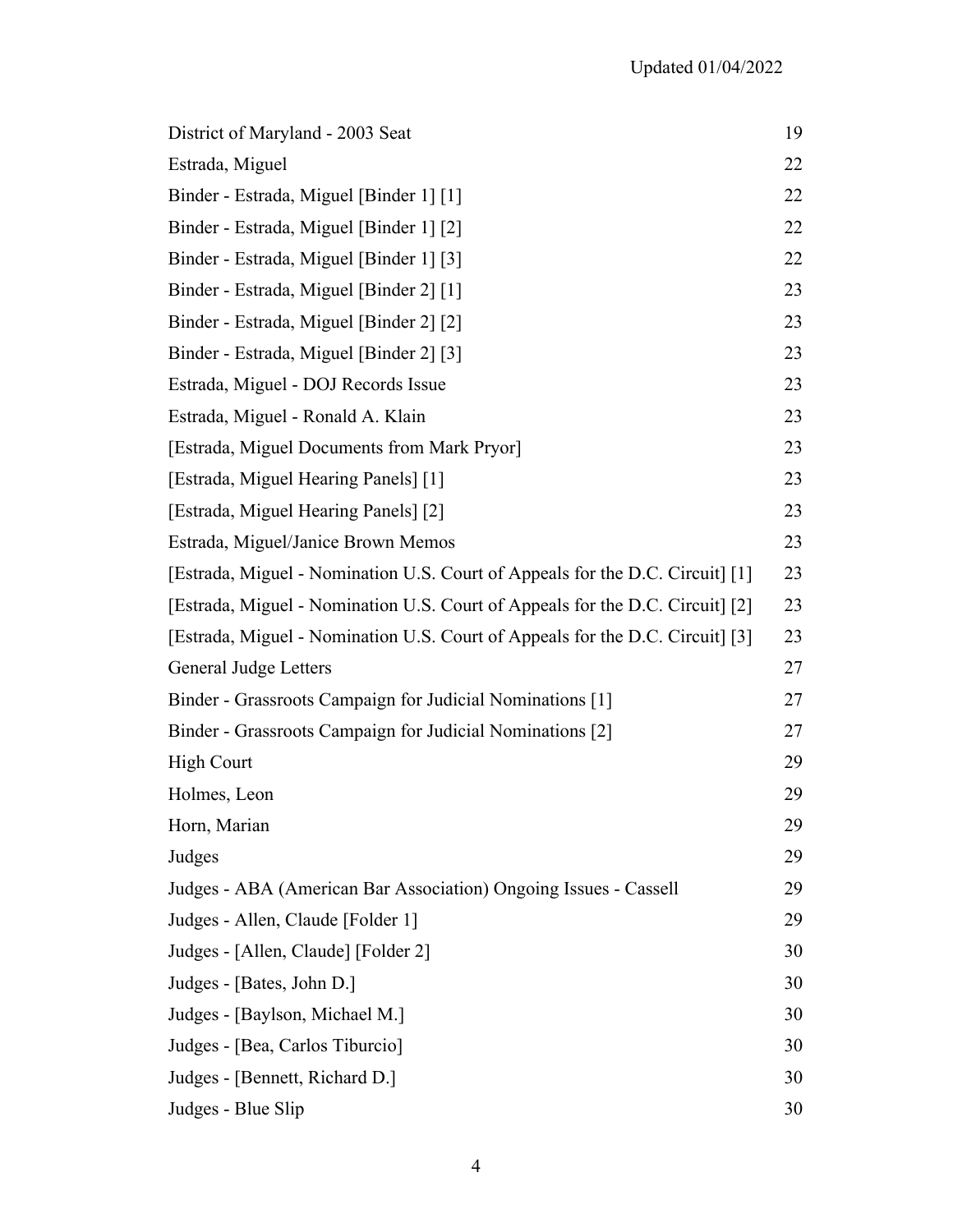| Judges - [Callahan, Connie]                                            | 30 |
|------------------------------------------------------------------------|----|
| Judges - [Campbell, David]                                             | 30 |
| Judges - [Candidates] [1]                                              | 30 |
| Judges - [Candidates] [2]                                              | 30 |
| Judges - [Candidates] [3]                                              | 30 |
| Judges - [Candidates] [4]                                              | 30 |
| Judges - [Candidates] [5]                                              | 30 |
| Judges - [Candidates] [6]                                              | 30 |
| Judges - [Candidates] [7]                                              | 30 |
| Judges - [Cercone, David S.]                                           | 30 |
| Judges - [Chesler, Stanley R.]                                         | 30 |
| Judges - Chief's Year-End Report, 2001 - 2002                          | 30 |
| Judges - [Colloton, Steven Michael]                                    | 31 |
| Judges - Confirmation Considerations                                   | 31 |
| Judges - Confirmed in First Two Years (100) 83 District and 17 Circuit | 31 |
| Judges - [Conner, Christopher Charles]                                 | 31 |
| Judges - [Conrad, Glen]                                                | 31 |
| Judges - [Conrad, Robert J.]                                           | 31 |
| Judges - [Conti, Joy Flowers]                                          | 31 |
| Judges - [Cox, Christopher]                                            | 31 |
| Judges - Creation of Circuit Seats                                     | 31 |
| Judges - Dates Eligible for Senior Status                              | 31 |
| Judges - [Der-Yeghiayan, Samuel]                                       | 31 |
| Judges - District Court, Arizona                                       | 31 |
| Judges - District Court, Washington                                    | 31 |
| [Judges] - Eastern District of Washington                              | 31 |
| Judges - [P2, P6/b6]                                                   | 31 |
| Judges - [Estrada, Miguel]                                             | 31 |
| Judges - Federal Circuit, Correspondence, Bar Association              | 31 |
| Judges - [Filip, Mark Robert]                                          | 31 |
| Judges - First Year Judicial Appointment Statistics                    | 31 |
| Judges - [Fischer, Nora Berry]                                         | 31 |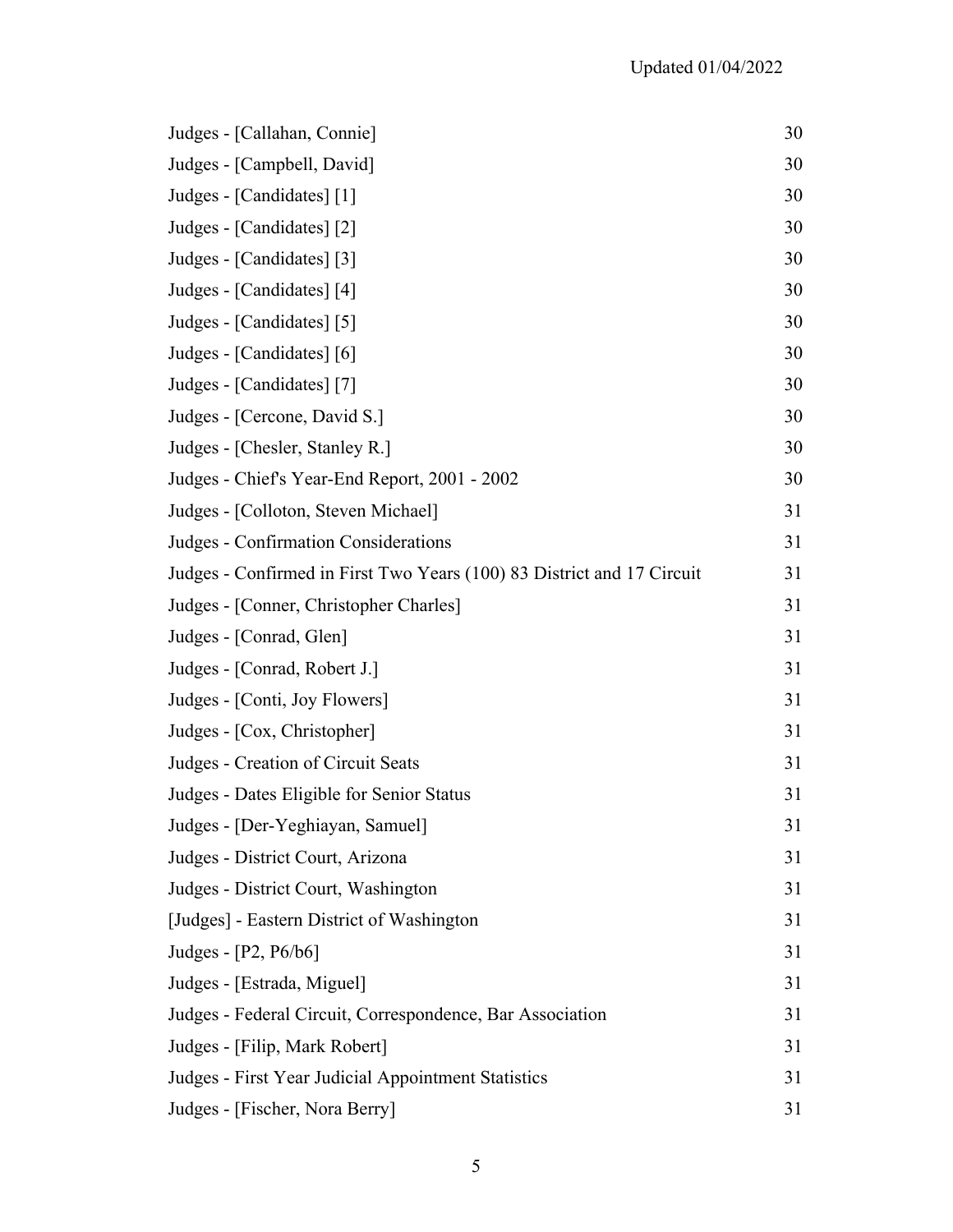| Judges - Focus Group                                        | 31 |
|-------------------------------------------------------------|----|
| Judges - Future Vacancy Resumes                             | 31 |
| Judges - General History, Articles by Goldman               | 31 |
| Judges - General Interview Questions                        | 31 |
| Judges - [Gibson, Kim Richard]                              | 31 |
| Judges - [Guilford, Andrew J.]                              | 31 |
| Judges - [Hardiman, Tom]                                    | 31 |
| Judges - [Jones, III, John Edward]                          | 31 |
| Judges - [Leighton, Ronald Bruce]                           | 31 |
| Judges - [Martini, William J.]                              | 31 |
| Judges - [McVerry, Terrence F.]                             | 31 |
| Judges - Minorities and Women                               | 31 |
| Judges - Ninth Circuit                                      | 31 |
| <b>Judges - Nomination Packages</b>                         | 31 |
| Judges - Nomination Timeline                                | 31 |
| [Judges - Nominations]                                      | 32 |
| Judges - Northern District, Illinois - Filip                | 32 |
| Judges - [Otero, Samuel J.]                                 | 32 |
| Judges - PFA (Progress for America)                         | 32 |
| Judges - Plan                                               | 32 |
| Judges - Plan, Specter Proposal 2003                        | 32 |
| Judges - [Quarles, William D.]                              | 32 |
| Judges - Questionnaires for Nominees, Senator Patrick Leahy | 32 |
| Judges - Residency Requirements                             | 32 |
| Judges - [Rufe, Cynthia M.]                                 | 32 |
| Judges - [Savage, Timothy J.]                               | 32 |
| Judges - [Schwab, Arthur J.]                                | 32 |
| Judges - [Selna, James]                                     | 32 |
| Judges - Senators Request to Re-allocate Seats              | 32 |
| Judges - [Smith, D. Brooks]                                 | 32 |
| Judges - [Smith, Jr., Milan D.]                             | 32 |
| Judges - [St. Eve, Amy Joan]                                | 32 |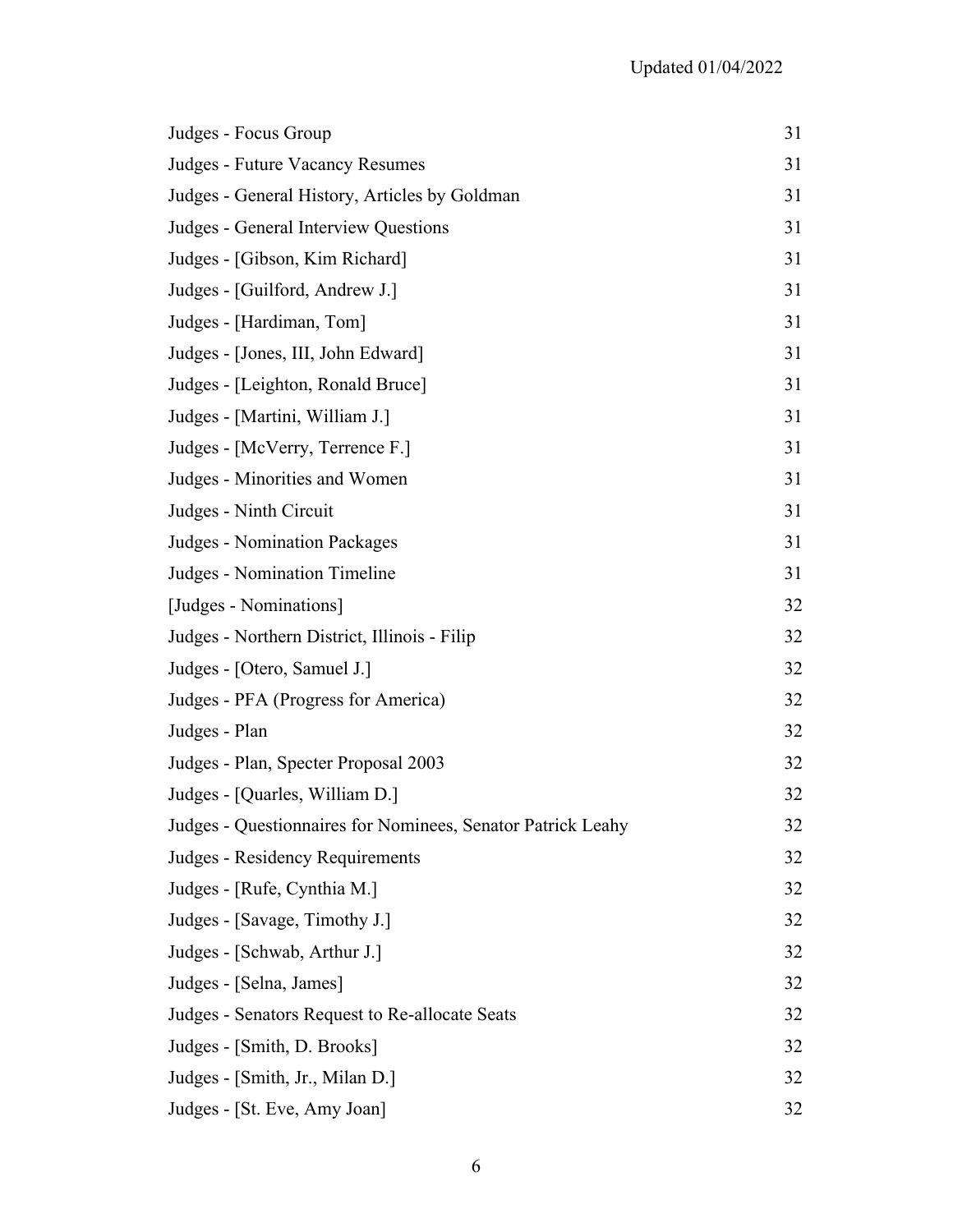| Judges - Status of Circuit Courts                                                                        | 32 |
|----------------------------------------------------------------------------------------------------------|----|
| Judges - [Suko, Lonny Ray]                                                                               | 32 |
| Judges - [Sutton, Jeffrey]                                                                               | 32 |
| Judges - US Court of Appeals, Third Circuit - Pennsylvania                                               | 32 |
| Judges - US Court of Appeals, Fourth Circuit - Maryland                                                  | 32 |
| Judges - [Waldman, Jay C.]                                                                               | 32 |
| Judges - White House Judicial Selection Committee - General                                              | 32 |
| Judicial Conference - New Judgeships                                                                     | 32 |
| Kuhl, Carolyn B. [Folder 1] [1]                                                                          | 35 |
| Kuhl, Carolyn B. [Folder 1] [2]                                                                          | 35 |
| Kuhl, Carolyn B. [Folder 2]                                                                              | 35 |
| Kuhl, Carolyn B. [Folder 3]                                                                              | 35 |
| Kuhl, Carolyn B. [Folder 4]                                                                              | 35 |
| Binder - Kuhl, Carolyn B. - Nominee to the United States Court of Appeals for the Ninth<br>Circuit $[1]$ | 36 |
| Binder - Kuhl, Carolyn B. - Nominee to the United States Court of Appeals for the Ninth<br>Circuit [2]   | 36 |
| Binder - Kuhl, Carolyn B. - Nominee to the United States Court of Appeals for the Ninth<br>Circuit $[3]$ | 36 |
| Kuhl, Carolyn B: Priscilla Owen [Folder 1]                                                               | 36 |
| Kuhl, Carolyn B: Priscilla Owen [Folder 2]                                                               | 36 |
| Kuhl, Carolyn B: Priscilla Owen - Parental Notice and Alberto Gonzales                                   | 36 |
| Kuhl, Carolyn - Sanchez Scott                                                                            | 36 |
| Meeting with Deborah Cook and John Roberts                                                               | 38 |
| New Judgeships                                                                                           | 41 |
| [Ninth Circuit Court]                                                                                    | 41 |
| [Nominations] [Folder 1]                                                                                 | 41 |
| [Nominations] [Folder 2]                                                                                 | 41 |
| [Nominees for U.S. District Court Judge in Tucson, AZ] [1]                                               | 42 |
| [Nominees for U.S. District Court Judge in Tucson, AZ] [2]                                               | 42 |
| [Nominees for U.S. District Court Judge in Tucson, AZ] [3]                                               | 42 |
| [Nominees for U.S. District Court Judge in Tucson, AZ] [4]                                               | 42 |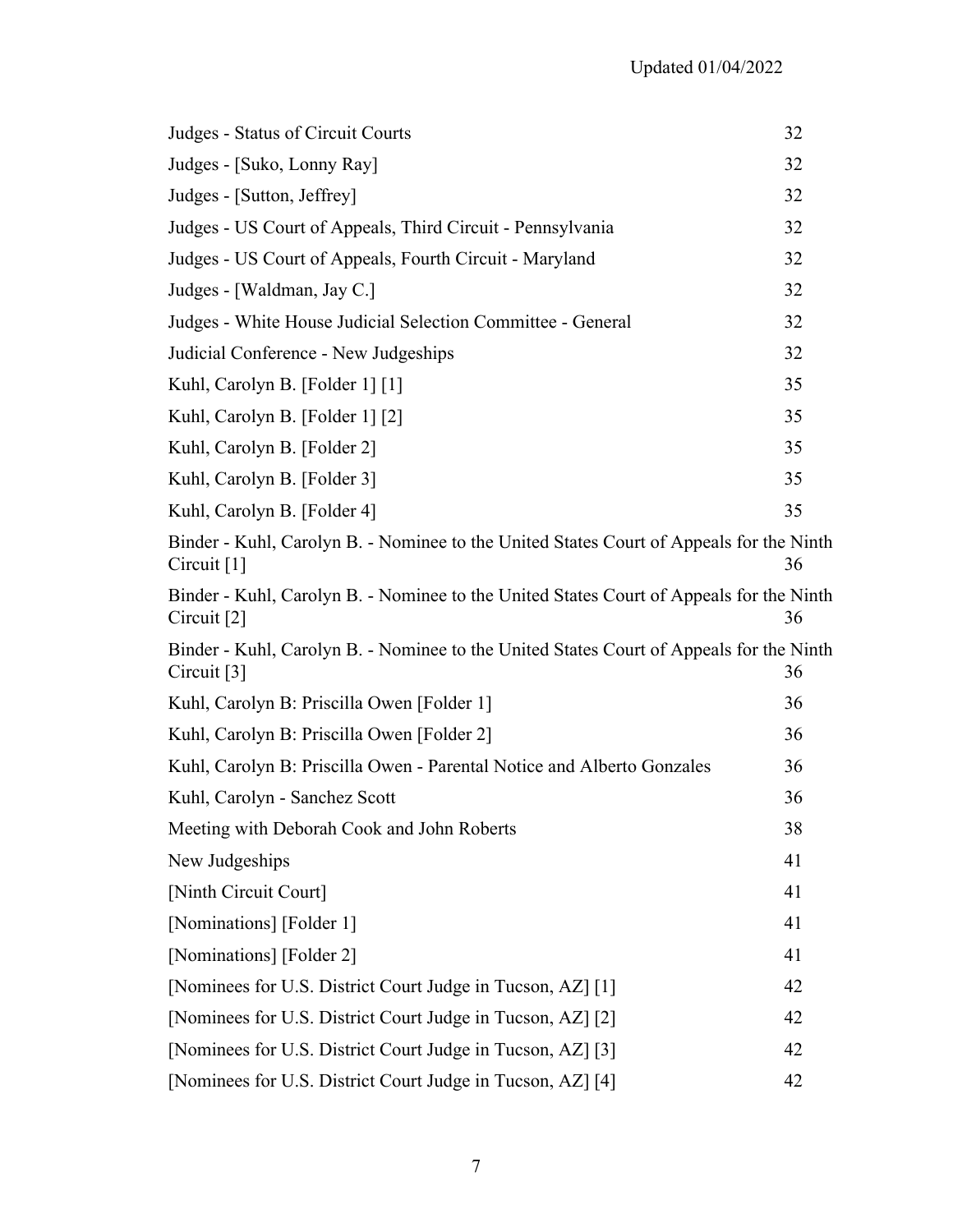| [Nominees for U.S. District Court Judge in Tucson, AZ] [5]                            | 42 |
|---------------------------------------------------------------------------------------|----|
| [Nominees for U.S. District Court Judge in Tucson, AZ] [6]                            | 42 |
| Northern District of Illinois                                                         | 42 |
| Occupations of Nominees                                                               | 43 |
| Outside Group - SCT (Supreme Court) Planning                                          | 43 |
| Owen, Priscilla                                                                       | 43 |
| [Owen, Priscilla Nomination to the Fifth United States Circuit Courts of Appeals] [1] | 43 |
| [Owen, Priscilla Nomination to the Fifth United States Circuit Courts of Appeals] [2] | 43 |
| Pennsylvania Judicial Candidates [1]                                                  | 44 |
| Pennsylvania Judicial Candidates [2]                                                  | 44 |
| Pennsylvania Judicial Candidates [3]                                                  | 44 |
| Pennsylvania Judicial Candidates [4]                                                  | 44 |
| Pennsylvania Judicial Candidates [5]                                                  | 44 |
| Pennsylvania Judicial Candidates [6]                                                  | 44 |
| Pennsylvania Judicial Candidates [7]                                                  | 45 |
| Pennsylvania Judicial Candidates [8]                                                  | 45 |
| President's Judges Plan [1]                                                           | 48 |
| President's Judges Plan [2]                                                           | 48 |
| President's Judges Plan [3]                                                           | 48 |
| President's Judges Plan [4]                                                           | 48 |
| President's Judges Plan: Judges - Judicial Conference Action on President's Proposal  | 48 |
| President's Judges Plan: Judges Proposal                                              | 48 |
| President's Judges Plan: Judges Proposal - Womack/Kavanaugh [1]                       | 48 |
| President's Judges Plan: Judges Proposal - Womack/Kavanaugh [2]                       | 48 |
| [President's Judicial Nominations] [1]                                                | 49 |
| [President's Judicial Nominations] [2]                                                | 49 |
| Pryor, Bill [Folder 1]                                                                | 50 |
| Pryor, Bill [Folder 2]                                                                | 50 |
| Binder - Randolph, Judge Arthur Raymond                                               | 50 |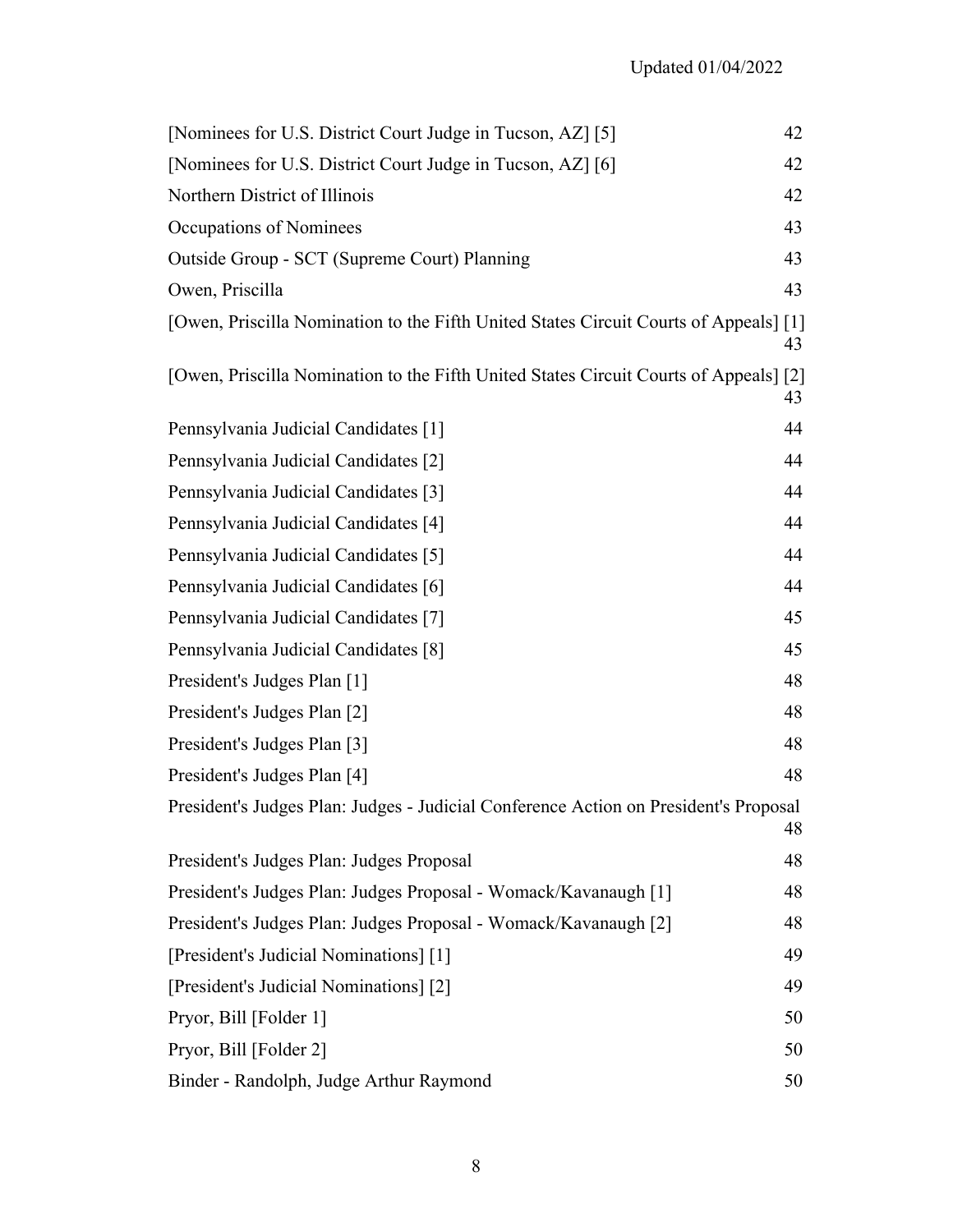| Scalia, Eugene - DOL (Department of Labor) Nomination |     |
|-------------------------------------------------------|-----|
| Scalia, Eugene - Recommendation Letters               | 52  |
| Shedd, Dennis W.                                      | 53  |
| Smith, Lavenski                                       | 53  |
| <b>Supreme Court Consultation</b>                     | 56. |

## **Materials processed under FOIA**

These records are located in the White House Office of Records Management (ORM) or Staff Member Office Files (SMOF) materials. However, these records were processed as part of a Freedom of Information Act (FOIA) request, as submitted by a researcher.

## *Entire FOIAs related to Nominations or Appointments to Federal Office*

## **2014-0108-F[1]**

Correspondence to the President on Vacancies on the Federal District Courts, Federal Courts of Appeal, and the United States Supreme Court

## **2014-0123-F[1]**

All Records related to Harriet Miers' Nomination and Withdrawal to the United States Supreme Court

# **2014-0142-F[1]**

Records pertaining to the proposed dismissal or replacement of United States Attorneys in November and December 2006

#### **[2014-0370-F](https://www.georgewbushlibrary.gov/research/finding-aids/foia-requests/2014-0370-f-appointment-securities-and-exchange-commission-chairman-harvey-pitt)**

Appointment of SEC Chairman Harvey Pitt

#### **[2014-0459-F](https://www.georgewbushlibrary.gov/research/finding-aids/foia-requests/2014-0459-f-records-related-nomination-and-confirmation-stephen-c-robinson-us-district-judge)**

Records related to the Nomination and Confirmation of Stephen C. Robinson as a U.S. District Judge for the Southern District of New York

#### **[2014-0564-F](https://www.georgewbushlibrary.gov/research/finding-aids/foia-requests/2014-0564-f-nomination-securities-and-exchange-commission-chairman-christopher-cox)**

The Nomination of Security and Exchange Commission (SEC) Chairman Christopher Cox

#### **[2016-0068-F](https://www.georgewbushlibrary.gov/research/finding-aids/foia-requests/2016-0068-f-records-sheri-valeras-appointment-department-commerce)**

Records of Sheri Valera's Appointment to the Department of Commerce

#### **2016-0218-F**

Records on President Bush's Appointment of Linda Katehi to the Committee on the National Medal of Science

#### **2016-0387-F**

Records related to the Requester's Potential Appointment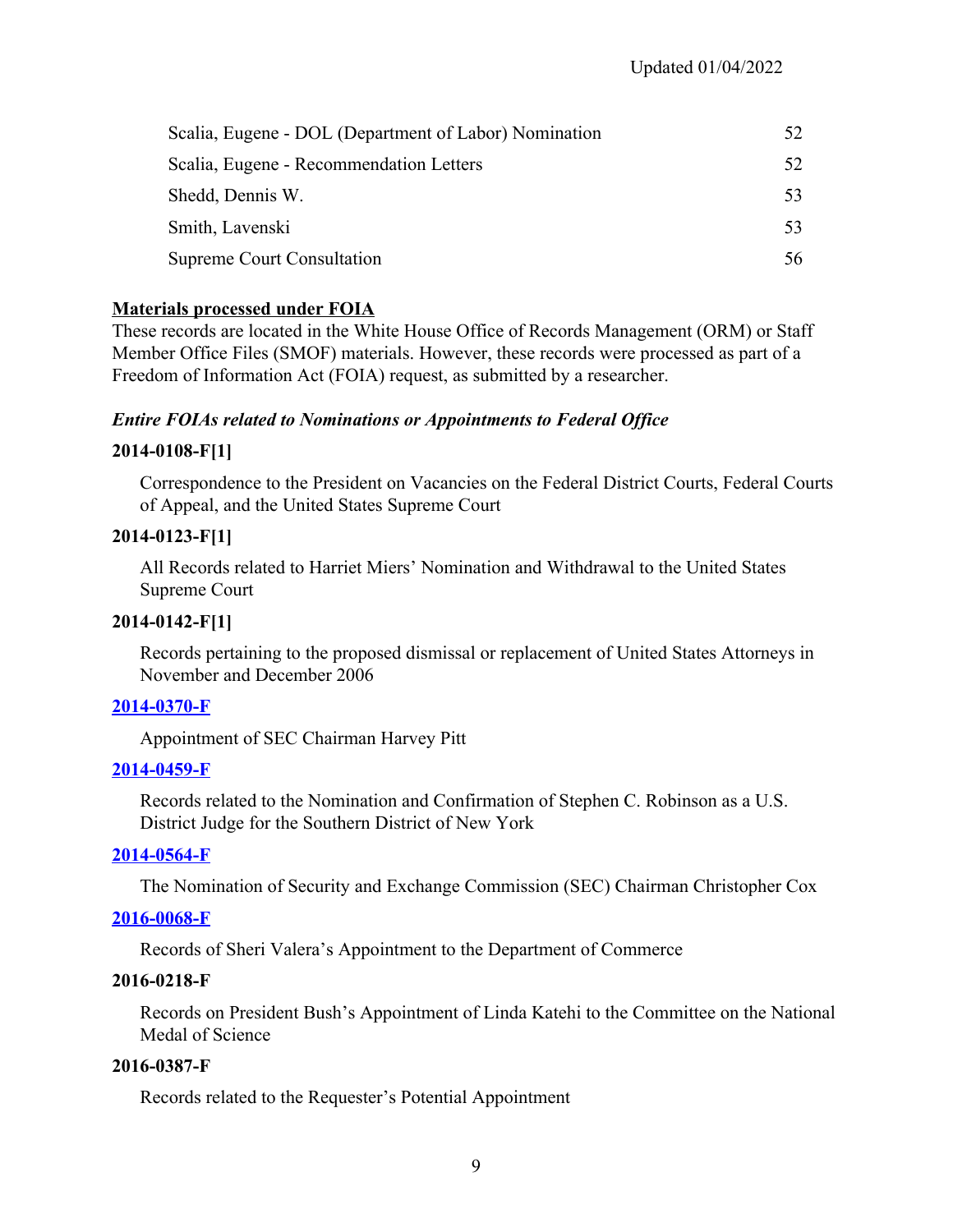## **2017-0145-F**

Records on the Appointment and Nomination of Neil M. Gorsuch

#### **2017-0281-F**

The Nomination of Kevin Warsh to the Federal Reserve Board of Governors

#### **[2017-0282-F](https://www.georgewbushlibrary.gov/research/finding-aids/foia-requests/2017-0282-f-records-relating-any-candidates-considered-nomination-federal-reserve-board-governors)**

Records Relating to Any Candidates Considered for Nomination to the Federal Reserve Board of Governors term, vice Ben Bernanke

#### **[2018-0009-P](https://www.georgewbushlibrary.gov/research/finding-aids/records-brett-m-kavanaugh/2018-0009-p-textual-records-nomination-and-appointment-brett-kavanaugh-judge-us-court-appeals)**

Textual Records on the Nomination and Appointment of Brett Kavanaugh as Judge on the U.S. Court of Appeals for the District of Columbia Circuit

## **[2018-0024-F](https://www.georgewbushlibrary.gov/research/finding-aids/foia-requests/2018-0024-f-records-nomination-thomas-andrew-betro-position-inspector-general-us-department-state)**

Records on the Nomination of Thomas Andrew Betro to the position of Inspector General, U.S. Department of State

#### **2018-0061-F**

Appointment of Jessica "Jessie" Nicholson as Speechwriter for U.S. Secretary of Agriculture Mike Johanns in 2005

# *Individual Folders Processed under FOIA related to Nominations or Appointments to Federal Office*

Note: White House Office of Records Management (ORM) files are excluded from this list due to limitations in search capabilities. Additionally, physical box numbers are not included in this list. Consult the finding aid for each FOIA request to identify what box the folder is located in.

# **2014-0124-F**

Counsel's Office, White House

Fahrenkopf, Leslie

Judicial Recommendations - Miscellaneous - Supreme Court - Suggestion from George H.W. Bush

# **[2014-0132-F](https://www.georgewbushlibrary.gov/research/finding-aids/foia-requests/2014-0132-f-records-christopher-chris-christie)**

Counsel's Office, White House

Bartolomucci, H. Christopher (Chris)

US Attorney Candidates: New Jersey

Brosnahan, Jennifer - Nominations Files

Judicial Selection, District of New Jersey (4 seats): DNJ (District of New Jersey)

Judicial Appointment Files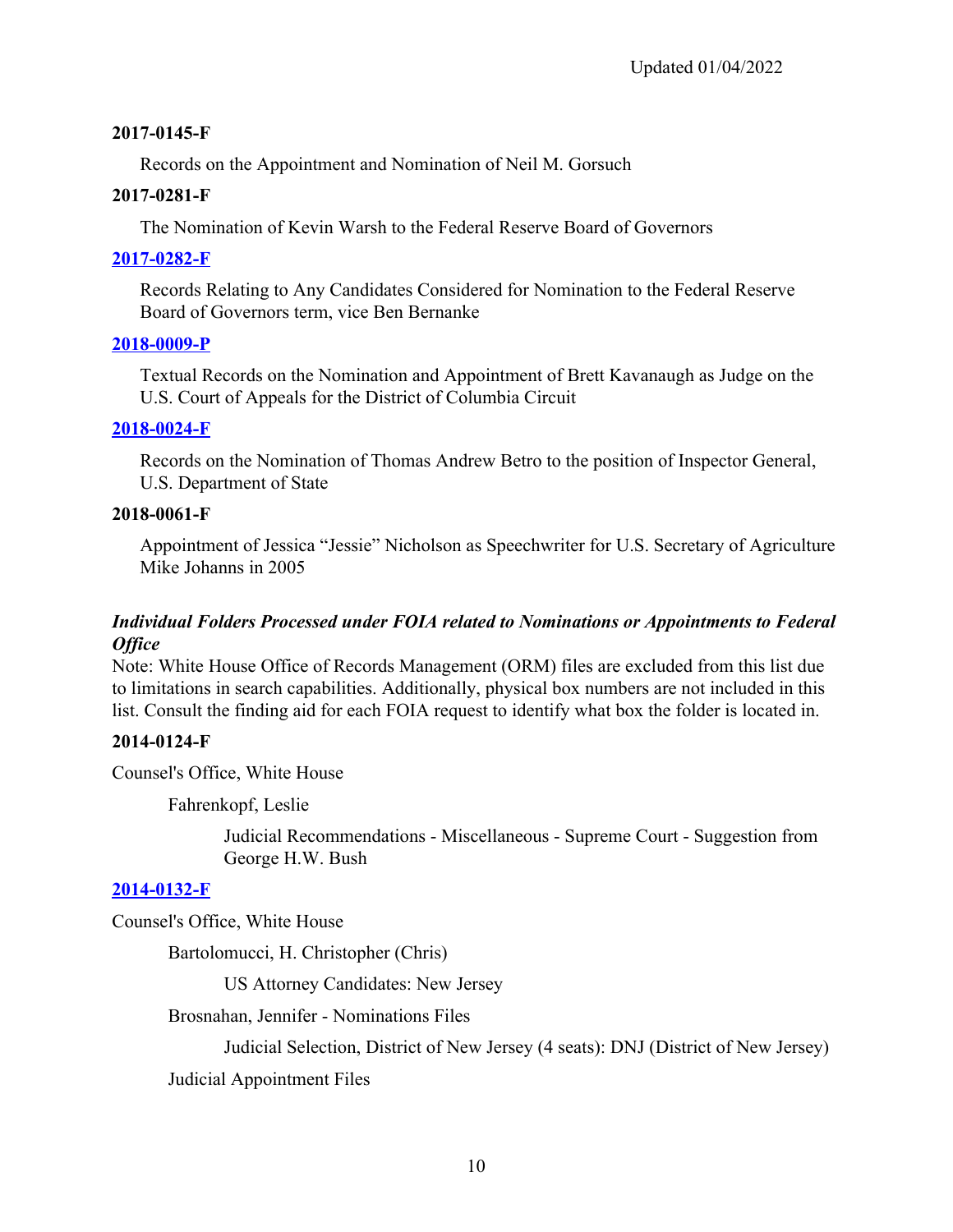[Judicial Candidate Files 2001]: New Jersey

#### **2014-0215-F[1]**

Staff Secretary, White House Office of the

Kavanaugh, Brett - Speech Files

12/02/2004 - Announcement of Nomination for Secretary of Agriculture [768402]

01/11/2005 - Announcement of Nominee for Secretary of Homeland Security [768524]

#### **2014-0216-F[1]**

Communications, White House Office of

Besanceney, Brian - Subject Files

Binder - Judge Alberto R. Gonzales, Nominee for Attorney General [1]

Binder - Judge Alberto R. Gonzales, Nominee for Attorney General [2]

Counsel's Office, White House

Fahrenkopf, Leslie - Subject Files

Miscellaneous - Gonzales AG Confirmation [1]

Miscellaneous - Gonzales AG Confirmation [2]

Miscellaneous - Gonzales AG Confirmation [3]

Miscellaneous - Gonzales AG Confirmation [4]

Gerry, Brett – Judicial Files

Judges Files - Ohio, Michigan, Tennessee, New York, Kentucky: Southern District Ohio (Rice)

Gonzales, Alberto - Subject Files

Binder - Judge Alberto R. Gonzales, Nominee for Attorney General [1]

Binder - Judge Alberto R. Gonzales, Nominee for Attorney General [2]

Nomination - Follow-up Questions from Senate: ARG [Alberto R. Gonzales] Supporters (organizations) [1]

Nomination - Follow-up Questions from Senate: ARG [Alberto R. Gonzales] Supporters (organizations) [2]

Nomination - Follow-up Questions from Senate: ARG [Alberto R. Gonzales] Supporters (organizations) [3]

Nomination - Follow-up Questions from Senate: ARG [Alberto R. Gonzales] Supporters (organizations) [4]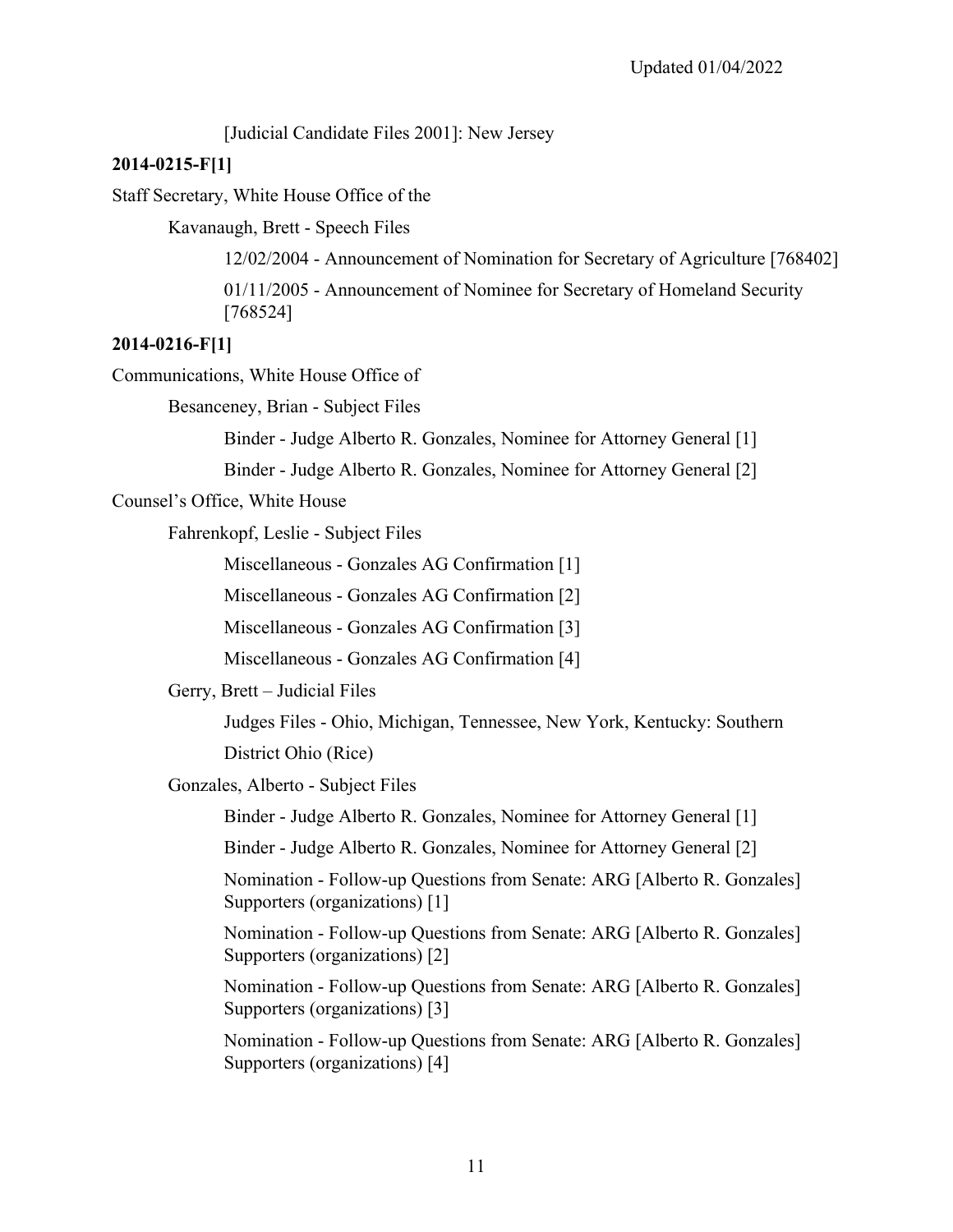Nomination - Follow-up Questions from Senate: ARG [Alberto R. Gonzales] Supporters (organizations) [5]

Nomination - Follow-up Questions from Senate: ARG [Alberto R. Gonzales] Supporters (organizations) [6]

Yanes, Raul - Subject Files

Binder - Judge Alberto R. Gonzales, Nominee for Attorney General [1]

Binder - Judge Alberto R. Gonzales, Nominee for Attorney General [2]

Binder - Judge Alberto R. Gonzales, Nominee for Attorney General [3]

Legislative Affairs, White House Office of

Kirk, Matthew - Subject Files

Binder - Judge Alberto R. Gonzales, Nominee for Attorney General [Binder 1] [1] Binder - Judge Alberto R. Gonzales, Nominee for Attorney General [Binder 1] [2] Binder - Judge Alberto R. Gonzales, Nominee for Attorney General [Binder 2] [1] Binder - Judge Alberto R. Gonzales, Nominee for Attorney General [Binder 2] [2]

Ojakli, Ziad - Subject Files

Nominations - Bolten, Josh

Strategic Initiatives, White House Office of

Williams, Lauren - Subject Files

Gonzales Nomination

#### **2016-0183-F**

Press Office, White House

Perino, Dana - Nomination Files

[Harriet Miers Supreme Court Nomination] [1]

[Harriet Miers Supreme Court Nomination] [2]

[Harriet Miers Supreme Court Nomination] [3]

[Harriet Miers Supreme Court Nomination] [4]

JGR (John G. Roberts) Questionnaire

JGR (John G. Roberts) Financial Disclosure

Judge Alito Briefing Binder [1]

Judge Alito Briefing Binder [2]

Judge Alito Briefing Binder [3]

Judge Alito Briefing Binder [4]